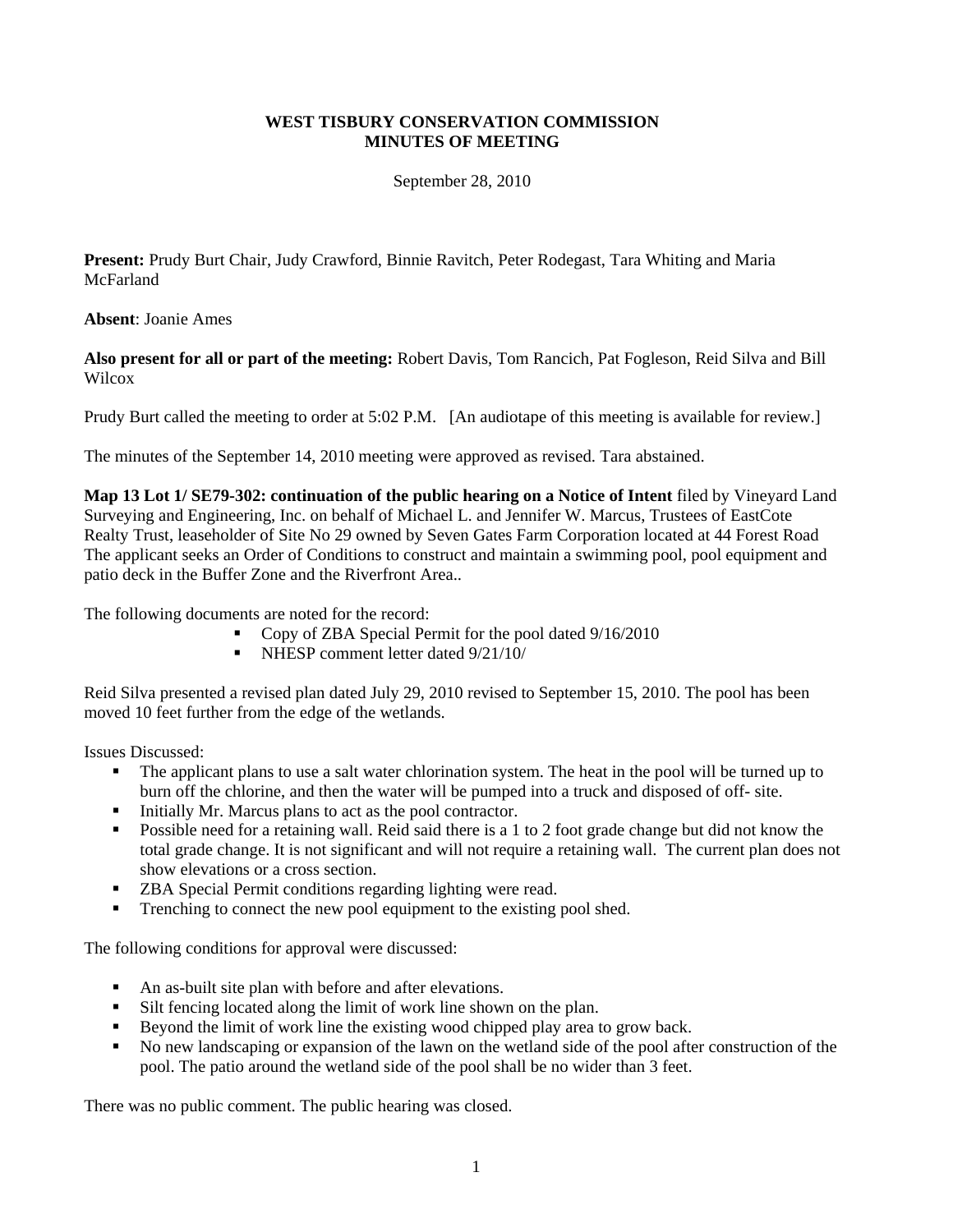A motion was made and seconded to approve the project as shown on the revised plan subject to conditions to be approved at the October 11<sup>th</sup> meeting. Prudy, Judy, Binnie and Peter voted in favor. Tara abstained.

## **Old Business:**

**Blackwater Brook water quality testing/draft report**: Bill Wilcox discussed his preliminary findings. The final lab results from the UMASS School of Marine Science lab are pending.

There were four sampling stations:

- 1) Lambert's Cove Road crossing on the upstream side of the road.
- 2) At the point where the culverts go under Longview Road on the downstream side.
- 3) On the downstream side of Blackwater Crossing.
- 4) At the Duarte's Pond outlet.

Bill conducted two dry weather samplings on June 1st and June 30th and one rain event sampling on July 19th. The samples showed turbidity at stations one and two after the rain event. There was no change at Duarte's Pond. Station 3 showed an increase at that road crossing. Stations 1 and 2 show that there is a source of runoff upstream from Stations 1 and 2. The implication is that there is a source of runoff some where upstream from station 2 at either one of the forks but below station 4.

While Bill said he couldn't say without sampling on specific properties with certainty what sources are but possible sources include runoff at road crossings (although there was not a lot of evidence of erosion or obvious road runoff), farms in the area and the lumber yard. Possible runoff from the lumber yard's impervious surfaces may be a source of phosphorus and nitrogen before station one. Bill reviewed the levels of carbon, total suspended solids and total Phosphorus and total Nitrogen found in the samples.

The upshot is that the farming activities at the two sites near stations one and two is having some impact on the water quality of Blackwater Brook. Remedial steps would include establishing some kind of a buffer strip between activities and the brook. Bill said it is in the farmer's interest to keep the nutrients in their fields.

There was only one sampling during a rain event so the results could have been an anomaly. More testing and access to private property would be needed.

Bill Wilcox agreed to contact Don Liptack to see if he would be willing to meet with the property owners in the area. He will finalize the report when he has the final lab results and will add the data he has on sampling done at New York Ave in Oak Bluffs.

**Map 22 Lots 22 & 24/ SE79-278/Berresford/pre-construction site visit/update**: Reid updated the board on the initial work done by John Keene. He said that John was unaware of the conditions of the Water Quality Permit. The pond was drawn down prior to diversion of the stream resulting in sedimentation downstream. Reid will submit a revised proposal detailing the plan to improve the diversion. A third conduit and sandbags will be added. The logs and brush on the face of the dam need to be cleared. Reid will submit a more detailed design of the dam with the elevations.

## **New Business:**

**Army Corp of Engineers/Tisbury Great Pond:** Bob Davis made a presentation on the Army Corp of Engineers' plans to conduct a remedial investigation/feasibility study to search for and locate military munitions in and around Tisbury Great Pond beginning sometime in 2011. Pat Fogleson of USB International, the primary explosives contractor/ supervisor, and Tom Rancich owner of VRHabillis, the local